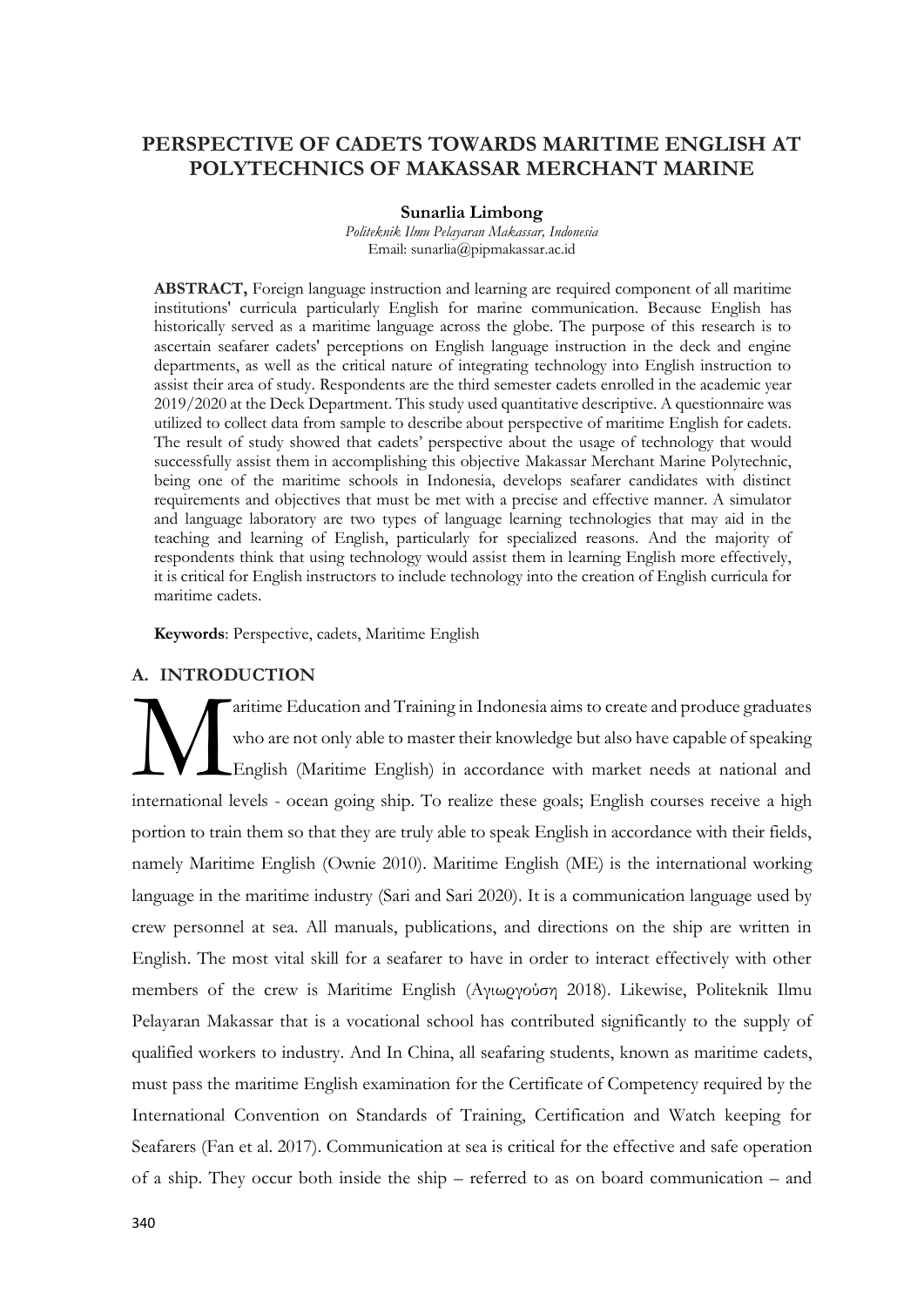### **Volume 7, Number 02, December 2021**

between the ship and other ships, shore stations, and sometimes between the ship and aircraft – referred to as external communication. International Maritime Organization (IMO) requires all mariners to have an acceptable command of the English language. The requirement stresses the critical nature of English language competence for maritime safety. teaching Maritime English or survival phraseology like SMCP for seafarers to create effective maritime communication so as to reduce the number of maritime accidents caused by the human factor due to communication failures which have become a problem in the maritime industry (Ahmed 2013).

The government recognizes the need of improving vocational education. With the advancement of technology and the rising needs of competitiveness in the world of work place graduates of vocational schools in control of a workforce, which means they must possess adequate competence to compete not only with Indonesian labor, but also with labor from other nations. English language proficiency must be a skill that vocational cadets possess in order for their graduates to compete successfully in their area of employment. But There are still many cadets are still not familiar with English, and it has not yet been used for effective daily communication both inside and outside the classroom. Most of the students are found anxious or even avoid people who speak English (Purnama Nancy Lumban Batu 2020).

Besides difficulty of teaching English to seafarer cadets stems from their unique requirements and goals in learning the language; therefore, the pedagogical and instructional processes must meet these unique circumstances accurately and effectively. This also applies to the teaching of English for particular purposes and learning processes students are required to continue to have enthusiasm for learning activities (Sujarwo et al. 2020). In this instance, using technology into English teaching will assist English instructors in meeting the Seafarer cadets' demand for specialized English competence in their area of study. Thus, this research is being undertaken to ascertain the unique requirements and objectives of seafarer cadets when it comes to studying English in a higher education setting. Additionally, this research explored the potential of using technology to improve the English teaching and learning process from the viewpoint of cadets.

341 Furthermore, the dynamics of English in the context of higher education can be measured at least from two things, namely learning English based on scientific disciplines or study programs known as English for Academic Purposes (EAP) and learning English that is oriented towards professional or occupational interests known as with English for Occupation (EOP). Both are integrated in English for Specific Purposes (ESP) as mentioned above as an approach to learning English as one of the leading academic learning approaches in higher education (Luo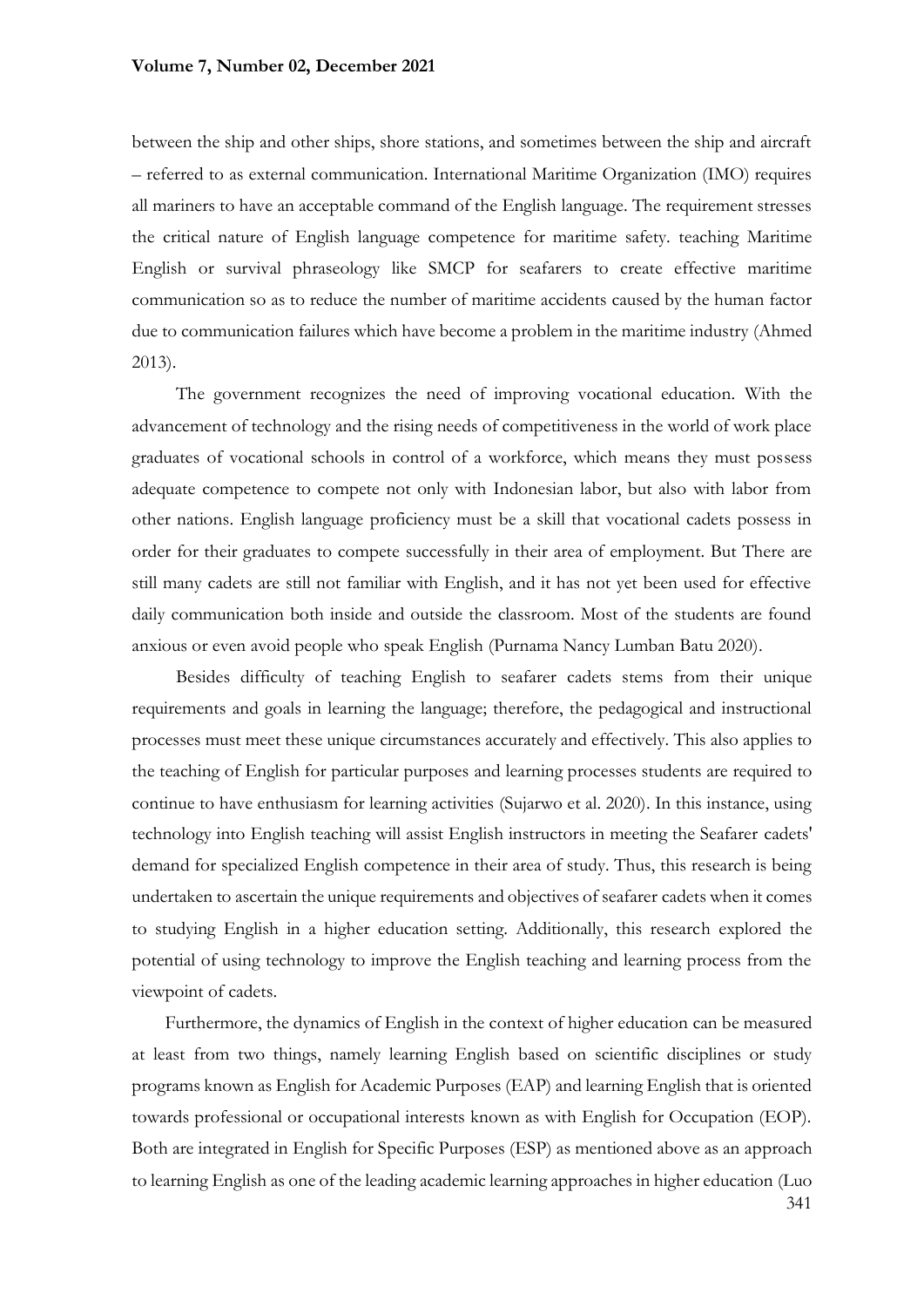and Garner 2017). ESP in this case is more inclined to learning language in context rather than problems of language rules (grammar) and language structure (Nur 2018). ESP continues to evolve as the profession of ESP comes a long way (Widodo 2016). Because professional and academic domains vary from one context to another. The same thoughts as initiated by the Albanian government regarding the importance of ESP: "it is obvious that knowing English and using English for specific purposes is a challenge. It can be said that ESP is acquiring a special status in Albania"(Beshaj 2015). In fact, in French universities related to the level of development of ESP learning which is characterized by the formation of research groups ESP stated that "the higher education ESP research group GERAS (Groupe d"Étude et de Recherche en Anglais de Spécialité)", so that they calls ESP research and teaching are often qualified as "innovative", namely the very innovative growth rate of ESP (Sarré and Whyte 2016). ESP is focused on training. English is meant to be used in certain contexts, selection of appropriate content is easier (but not 'easy' in itself) (Sofyan 2016). Also International businesses increasingly require a bi-or multi-lingual workforce, with English as one of the working languages. The demands of vocational training for employment have necessitated ESP teaching in universities world-wide, including programs across English-medium institutions (Luo and Garner 2017).

The purpose of this research is to ascertain seafarer cadets' perceptions on the critical nature of English Instruction in supporting their area of study. This research was performed at Politeknik Ilmu Pelayaran Makassar, Indonesia, which provides a four-year diploma in maritime field studies. While we may have problems teaching English to cadets who are not English majors, we cannot dispute that English is a required subject at its higher education institutions.

#### **B. REVIEW OF LITERATURE**

Some previous research results showed that the Maritime English proficiency test has sufficient validity and reliability (Gumay 2020). Then the other result research conveyed that the majority of the cadets had optimistic outlooks. English is critical for them to gain a better job in the worldwide shipping labor market as future seafarers. One of the elements that motivates people to learn English. The bulk of the cadets were learning English to meet the requirements for a better job (Adnansyah 2017). Also the English maritime manual text and program are being improved for the English competency of marine students. However, marine students' English competence should be enhanced, notably in terms of vocabulary, grammar, and reading comprehension (Navarro et al. 2015). Based on some previous research results above can be seen English teaching and learning in Polytechnics of Makassar Merchant Marine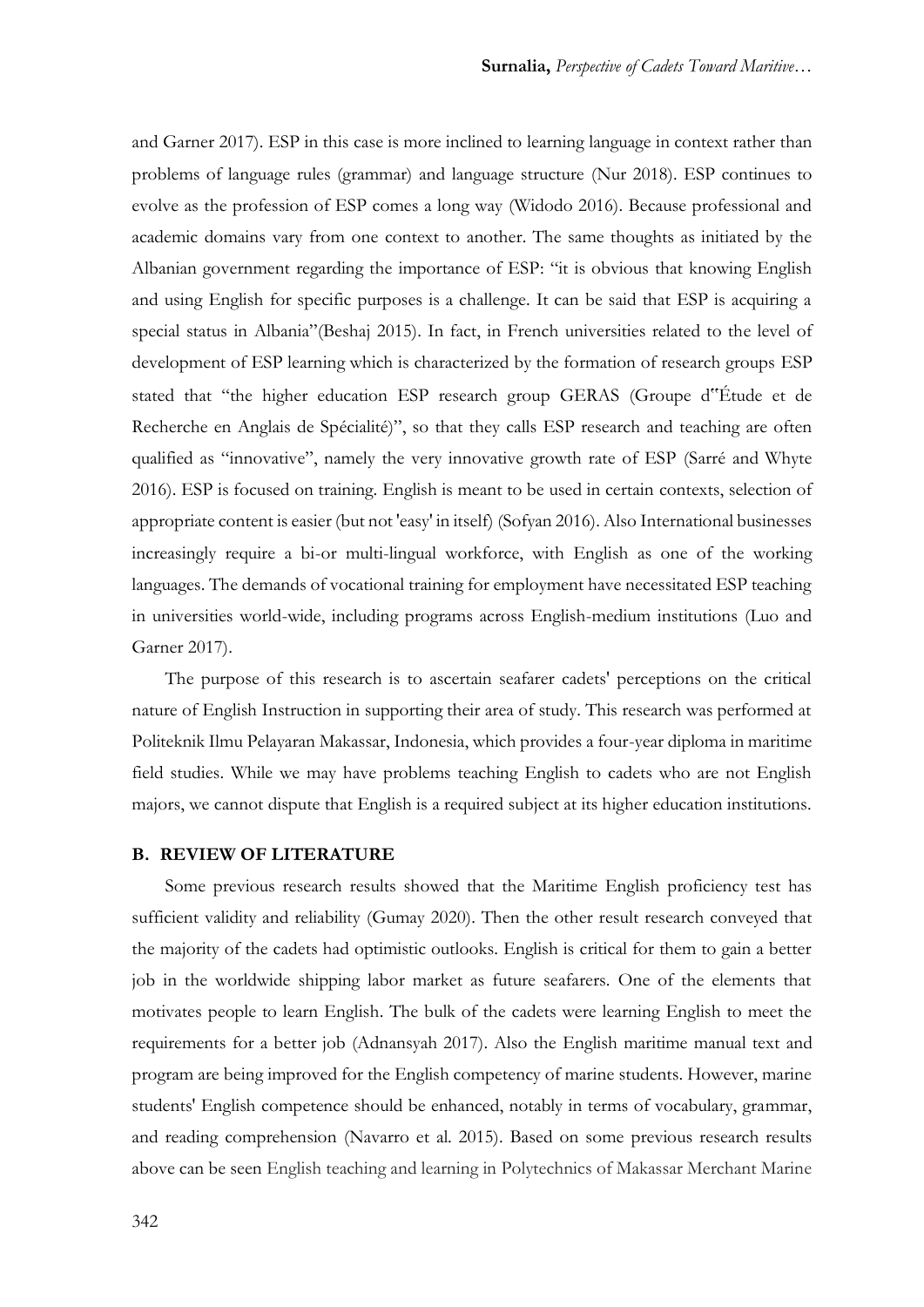### **Volume 7, Number 02, December 2021**

(Politeknik Ilmu Pelayaran Makassar) where the English language teaching process is required to be communicative and functional, and English teachers are expected to instill communication skills in English as a foreign language in cadets. Cadets are expected to acquire English skills that are applicable to employment possibilities in both Indonesia and the global marketplace.

The issue is why, after years of studying English, the majority of learners believe they lack the capacity to utilize the language as a medium of communication. They cannot communicate effectively since they most likely do not comprehend what other people are saying in English. They are unable to listen. This issue is particularly prevalent at PIP Makassar, where Simulator and Computer-Assisted Language Learning (CALL) is a rapidly growing influence in language teaching. Despite its difficult beginnings and continued opposition from many in the language teaching community, it is growing and demonstrating that it can be a strong instrument in the hands of competent instructors.

Nowhere is this fundamental shift more visible than in the field of computer aided language acquisition. This is a significant advancement because it enables learners to interact with the target language in novel ways, particularly via English skill-based activities, which should be at the core of language acquisition. With the rapid growth of information and technology in many areas, as well as the changing English skill requirements in the marine industry, it is critical to re-evaluate the seafarer student's need for the most critical language skill from their viewpoint.

### **C. METHOD**

This study used quantitative descriptive that means to describe a phenomenon, and events, that occur factually, systematically, and accurately. In this study, the author tried to describe the events that are the center of the research without giving special treatment to these events (Creswell 2012; and Creswell 2014). The research population consisted of third semester cadets enrolled in the academic year 2019/2020 at the Deck Department Politeknik Ilmu Pelayaran Makassar. According to statistics received from the Secretary of the Deck and Engine Department at Politeknik Ilmu Pelayaran Makassar, the total number of cadets is 512, split into six classes, with a sample size of 128 (25 percent of population). A questionnaire was utilized to collect data from sample to describe about perspective of maritime English for cadets. To collect data on which abilities are most necessary to support their studies and future careers, as well as their perspective about the usage of technology that would successfully assist them in accomplishing this objective. The data was then evaluated and compared to the results of the online survey in order to determine the answer to the study question.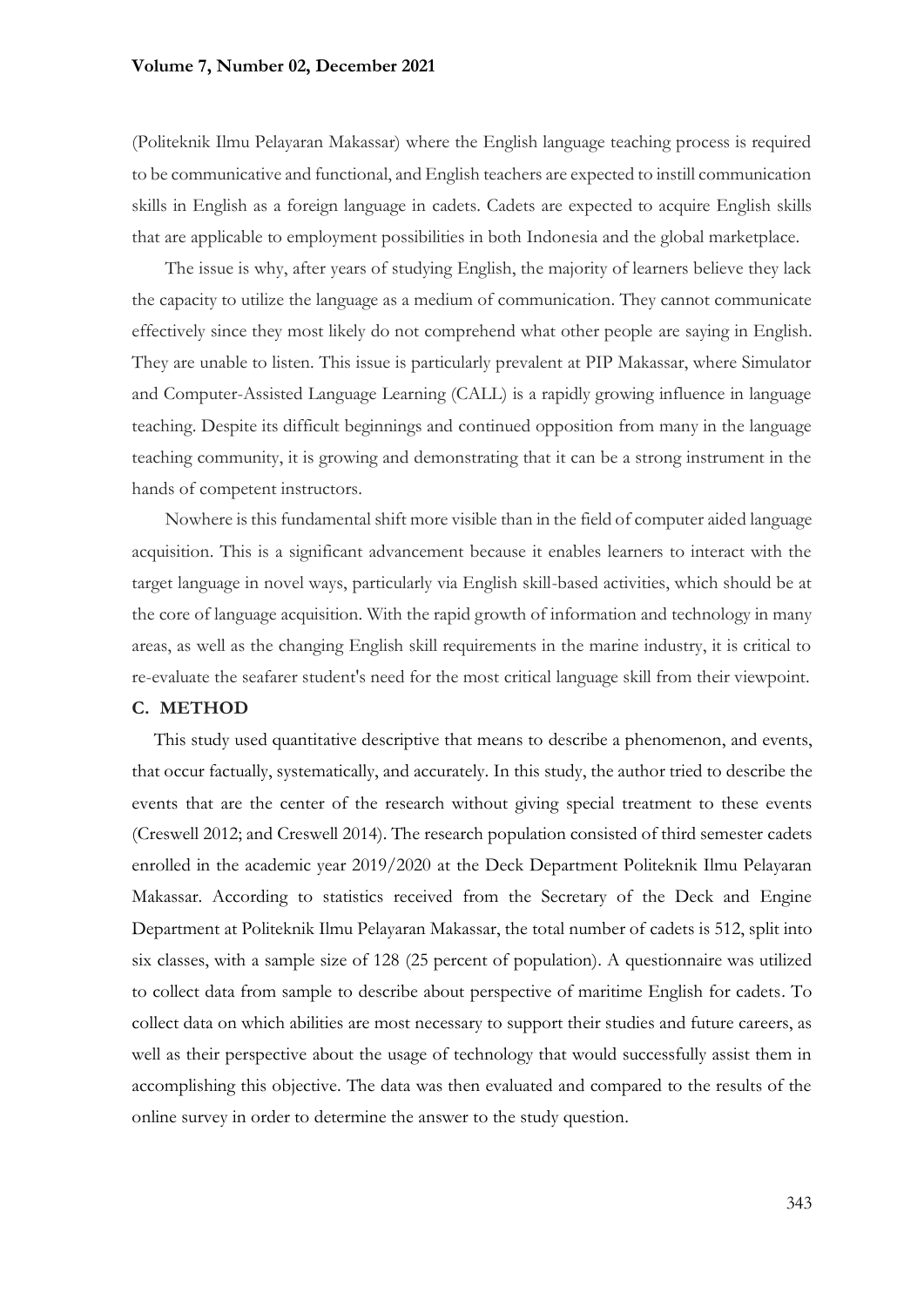### **D. FINDINGS AND DISCUSSION**

The numbers of population were 128 the Deck Department Politeknik Ilmu Pelayaran Makassar. According to statistics received from the Secretary of the Deck and Engine Department at Politeknik Ilmu Pelayaran Makassar. There were 40 students as sample. Furthermore, data that has been obtained are described in detail in each aspect as follows: This study found that the majority of the respondents' response preferred speaking skill as the most difficult English skills.

| <b>Difficulties</b> |    | $\frac{0}{0}$ |
|---------------------|----|---------------|
| Speaking            | 32 | 25            |
| Listening           | 25 | 19,5          |
| Writing             | 20 | 15,6          |
| Reading             | 18 | 14            |
| Pronouncing         | 10 | 7,8           |
| Vocabulary          | 12 | 9,3           |
| Grammar             |    | 8,5           |

*Table 1.1 Cadets' responds on the difficulties in learning Maritime English*

Based on table above, 25% of respondents claimed to have difficulty learning technical English, particularly in speaking; 19,5% claimed to have difficulty in listening; 15,6% claimed to have difficulty in writing; 14% claimed to have difficulty in reading; 7,8% claimed to have difficulty in pronouncing; and 9,3% claimed to have difficulty in pronouncing.

In an in-depth interview with the dean of those departments, they explained that they wanted cadets to develop robust maritime vocabularies that will aid them in comprehending the textbooks written in English that are frequently used during the teaching and learning process. Additionally, they maintain that communication is increasingly critical on board, particularly with the deck department. English in standard marine communication phrases (SMCP) has established itself as the language of seafaring. This is because English has historically served as the maritime language for a large portion of the planet. In the maritime world, successfully communicating in English is critical for safely and efficiently performing tasks on board a vessel. Ineffective communication between crew members of varying cultural backgrounds can jeopardize maritime safety. Inadequate communication abilities, particularly in Maritime English, can jeopardize maritime safety. According to one study, 80% of marine accidents are caused by human factors, with communication breakdown accounting for one-third of the causes (Verbek 2011).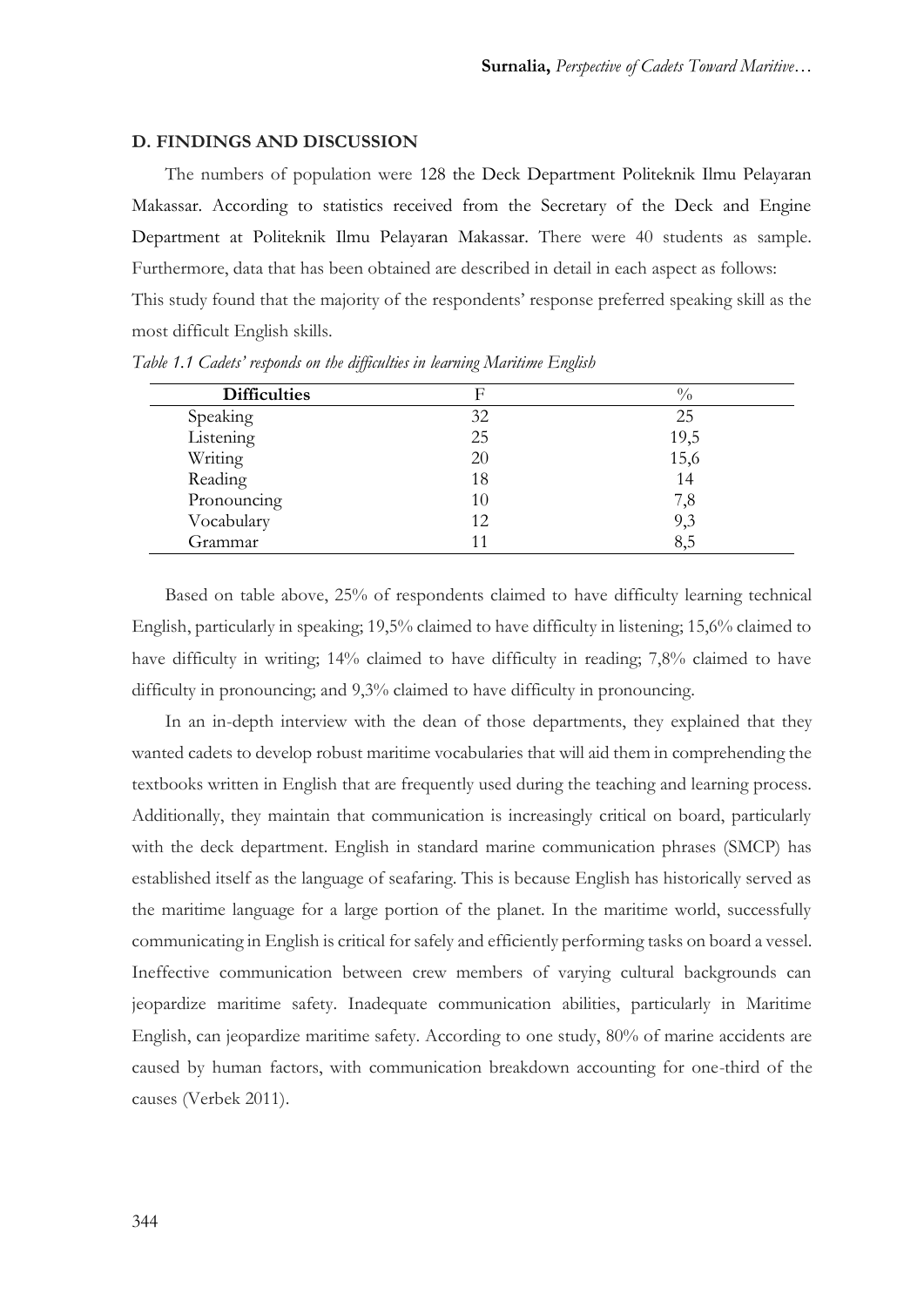*process.*

 *Instructions*

| $\mu\nu\omega\omega\mathbf{v}$ |    |               |
|--------------------------------|----|---------------|
| <b>Subjects</b>                |    | $\frac{0}{0}$ |
| Speaking                       | 92 | 71,8          |
| Listening                      | O  | 4,6           |
| Writing                        | 14 | 10,9          |
| Reading                        | O  | 4,6           |
| Pronouncing                    |    | 3,9           |
| vocabulary                     |    | 2,3           |
| Grammar                        |    | 1.5           |

Table 1.2 Cadets' *responds on what subject that would help them in teaching and learning* 

As shown in Table 2, 71.8% of all respondents think that speaking is the most critical topic to assist them in their major's learning process. Grammar, on the other hand, received just 2% of total responses, despite the fact that faculty members argue that grammar is more critical for supporting the teaching and learning process.

As a consequence of this study, the cadets' responses corroborate Patil's assertions regarding the critical nature of English proficiency in assisting future engineers in meeting the need of the worldwide labor market (Patil 2014), .

The use of technology into language learning is an important strategy to explore in order to meet the needs of both instructors and cadets in the engineering department. Integrating CALL (Computer Assisted Language Learning) into language instruction is not about developing cadets' computer skills; rather, it is about integrating self-contained, programmed applications such as tutorials, tools, simulations, instructional games, and tests into the curriculum of language teaching. Cadets who participated in this study understand the critical nature of using technology into their department's teaching and learning processes. The following table summarizes their response.

| Answer     |                 | $\frac{0}{0}$ |
|------------|-----------------|---------------|
| Yes        | 11 <sup>7</sup> |               |
| $\rm No$   |                 | ◡、∠           |
| No Comment |                 | ب و اگ        |

Table 1.3 Cadets' *opinion on the importance of the use of technology in English*

The table summarizes cadets' answers to the survey question: "Do you believe you would learn English better if your English instructor utilized technology in the teaching and learning process?" As expected, the majority of respondents responded affirmatively; 117 respondents,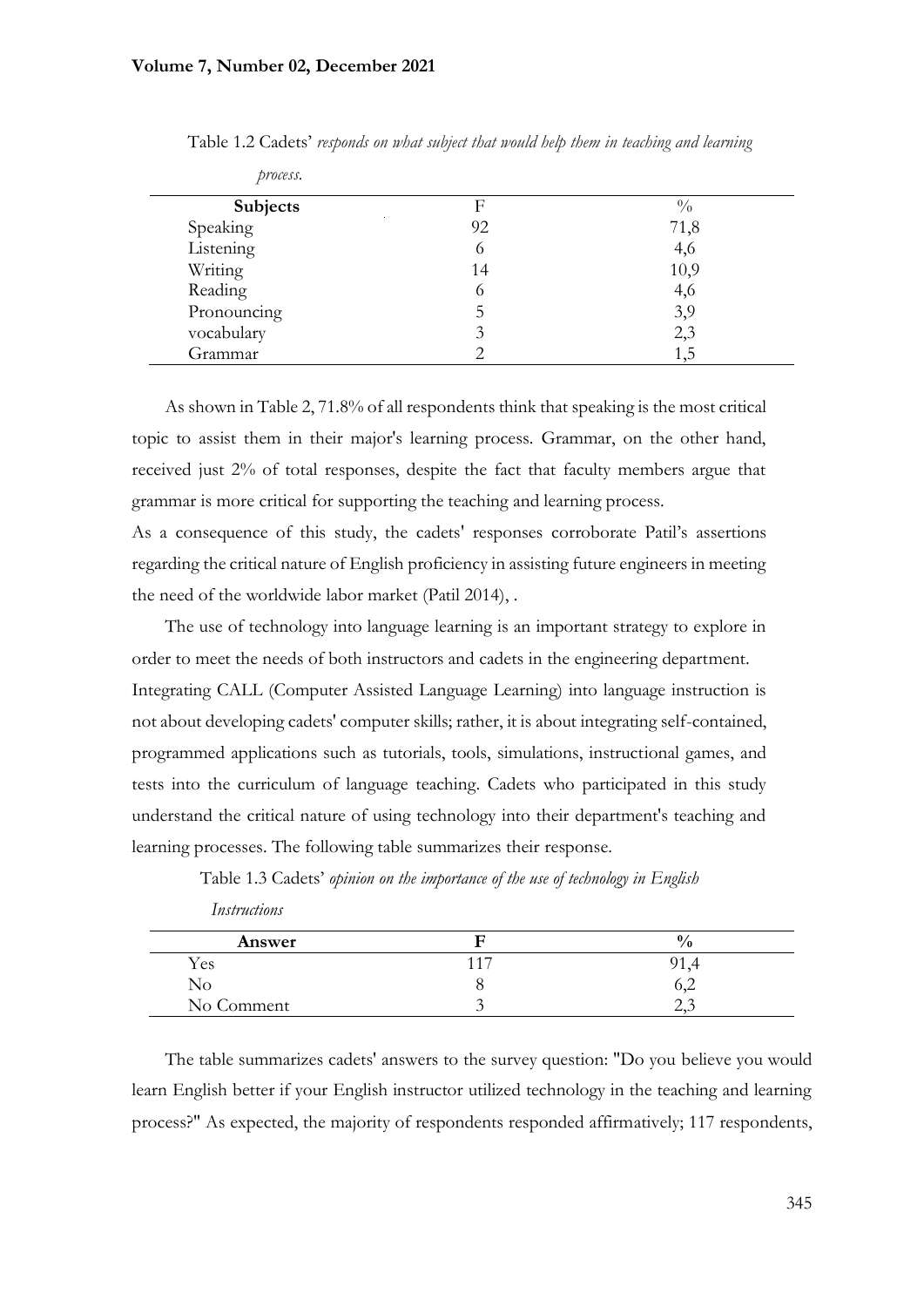or 91.4 percent of all respondents, did so. However, eight respondents said that they did not. We need to do more research on this by conducting an in-depth interview.

This finding also supports Knowles assertion that in general, using CALL delivered in a well-ordered sequence can help learners improve language skills, particularly speaking comprehension, and comprehend the target language's grammar, syntax, and vocabulary without the use of text support. Learners may engage with the presentation, which is recorded in their study records, and even affect the presentation's speed and level. As a result, learning would be enjoyable and relatively easy, and the teacher's job would decrease (Knowles 2004). And this result of research was supported by the other research found that there was a high demand for materials that could prepare the students to have good communication skills, in order to be equipped to work in international maritime industries. Most of the students assumed that the four language skills (listening, speaking, reading, and writing) in English are crucial, but they placed productive skills (writing and speaking) as their highest priority (Aeni et al. 2018).

In this case, using Simulator and Marlins English for Seafarers in the language laboratory to create materials and teaching aids could improve cadets' speaking achievement and, more importantly, guide teachers in developing some of the most effective classroom teaching strategies and activity ideas. Additionally, it offers recommendations to assist instructors in honing their unique abilities in terms of content creation and selection of teaching aids (Sari, L. I., & Sari, R. H, 2020).

Some previous studies stated that most of the cadets have positive beliefs. English is very important for them as future seafarers to get a better job in the international shipping labor market. This is one of the factors that encourages them to learn English. The findings showed that the majority of the cadets were learning English as a means to fulfill the requirements to get a better job. The cadets whose favorite subject was English got better scores than those whose favorite was not English (Adnansyah 2017). This study is supported by Navaro et al conveyed that LIMA Maritime students agreed that improving students' English language skills is one of the most important conditions for landing a lucrative position in the sea-borne company. They also agreed that LIMA already offers an English program such as Speech Club, English Club and Drop Everything and Read Club (D.E.A.R. Club) (Navarro et al. 2015). The other study stated that ESP teachers use a variety of technology in their ESP classes to increase student participation and engagement in language acquisition (Dashtestani and Stojković 2015). Maritime English is unanimously thought of as a global language used at sea. The definition of ME produced by the British Council focuses on its linguistic nature. ME is a product of life on the ocean itself, used for clear communication between ship and shore, between crew members,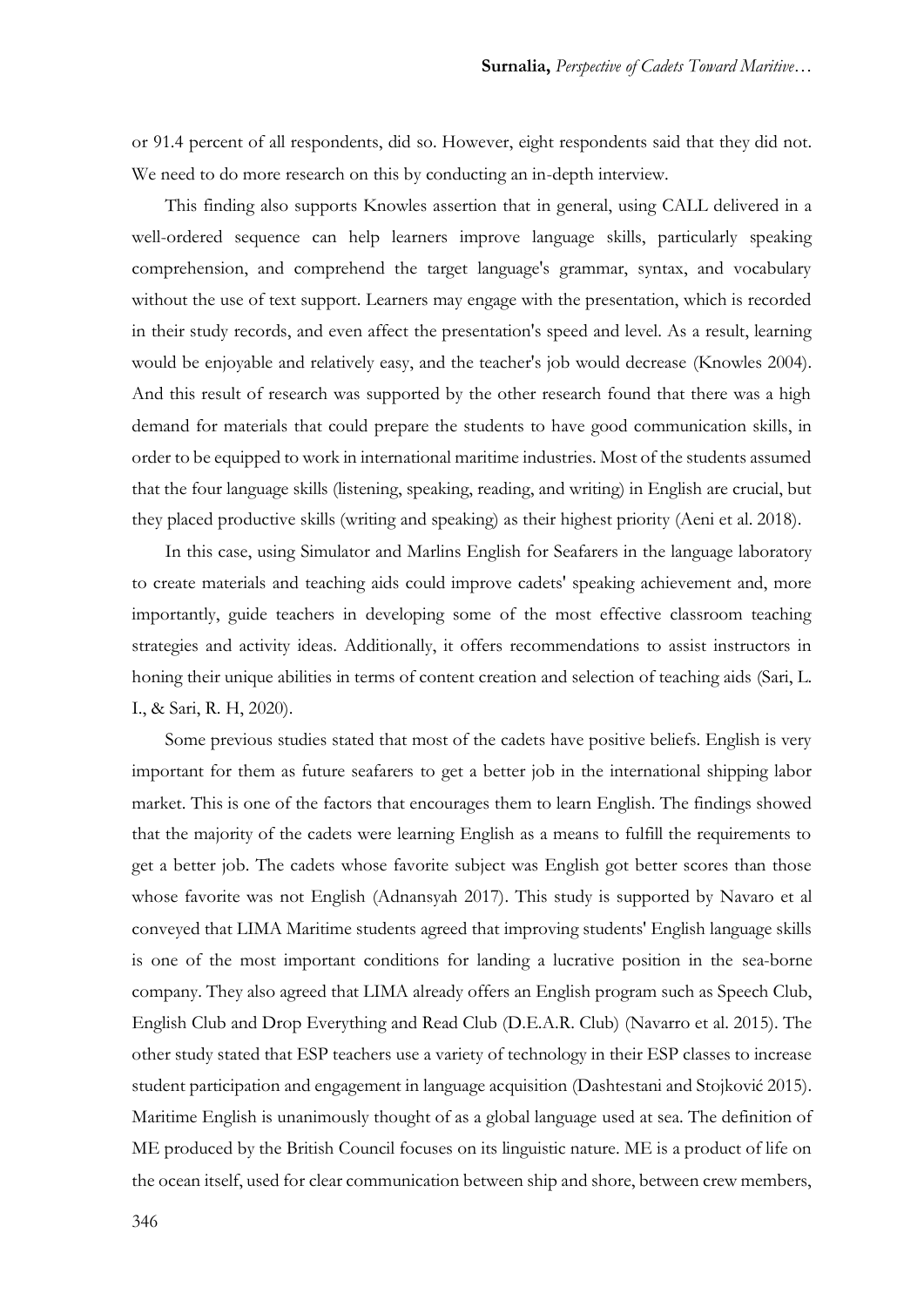### **Volume 7, Number 02, December 2021**

between crew and passengers, where the cost of communication breakdown can be damage to property, to the environment or loss of life (Demydenko 2012). There is a proposed enhancement in the English maritime text manual and program for marine students' English proficiency. However, the English proficiency level of maritime students should be improved particularly along vocabulary, grammar and reading comprehension. In this aspect, the institution should give way to the reproduction and utilization of the text manual upon the approval of the text book committee. The General Education Department may implement the proposed enhancement for the English Maritime Text Manual (Navarro et al. 2015).

Moreover, Politeknik Ilmu Pelayaran Makassar that is a vocational school has contributed significantly to the supply of qualified workers to industry. In China, all marine cadets must pass the maritime English exam in order to obtain the Certificate of Competency mandated by the International Convention on Standards of Training, Certification, and Watchkeeping for Seafarers (Fan et al. 2017). The English language teaching process must be communicative and functional, and English teachers must establish communication skills in cadets who are learning English as a foreign language. Cadets are expected to learn English skills that will help them find work in both Indonesia and the rest of the world.

### **E. CONCLUSION**

Based on the results of the research above, the majority of cadets think that English is necessary for technical communication, and the most important topic for cadets is speaking. Cadets respond a question on speaking, which will aid them in their teaching and learning processes. Cadets must be able to communicate in English in order to meet the demands of work environments and foreign employers. This implies that the speaking component of the EFL curriculum for seafarer cadets should be emphasized. Cadets agreed on the critical nature of technology usage by a margin of 91.4%. Being given materials show the majority of respondents think that using technology would help cadets in learning English effectively, it is critical for English instructors to include technology into the creation of English curricula for maritime cadets. It is anticipated that this research prove beneficial and help English instructors in providing and training cadets on methods for enhancing their English language skills, particularly in speaking.

### **REFERENCES**

Adnansyah, Sofyan A. Gani Rizka Maulia. 2017. "Factors Affecting Maritime Students' Achievements in Maritime English." *ENGLISH EDUCATION JOURNAL (EEJ)*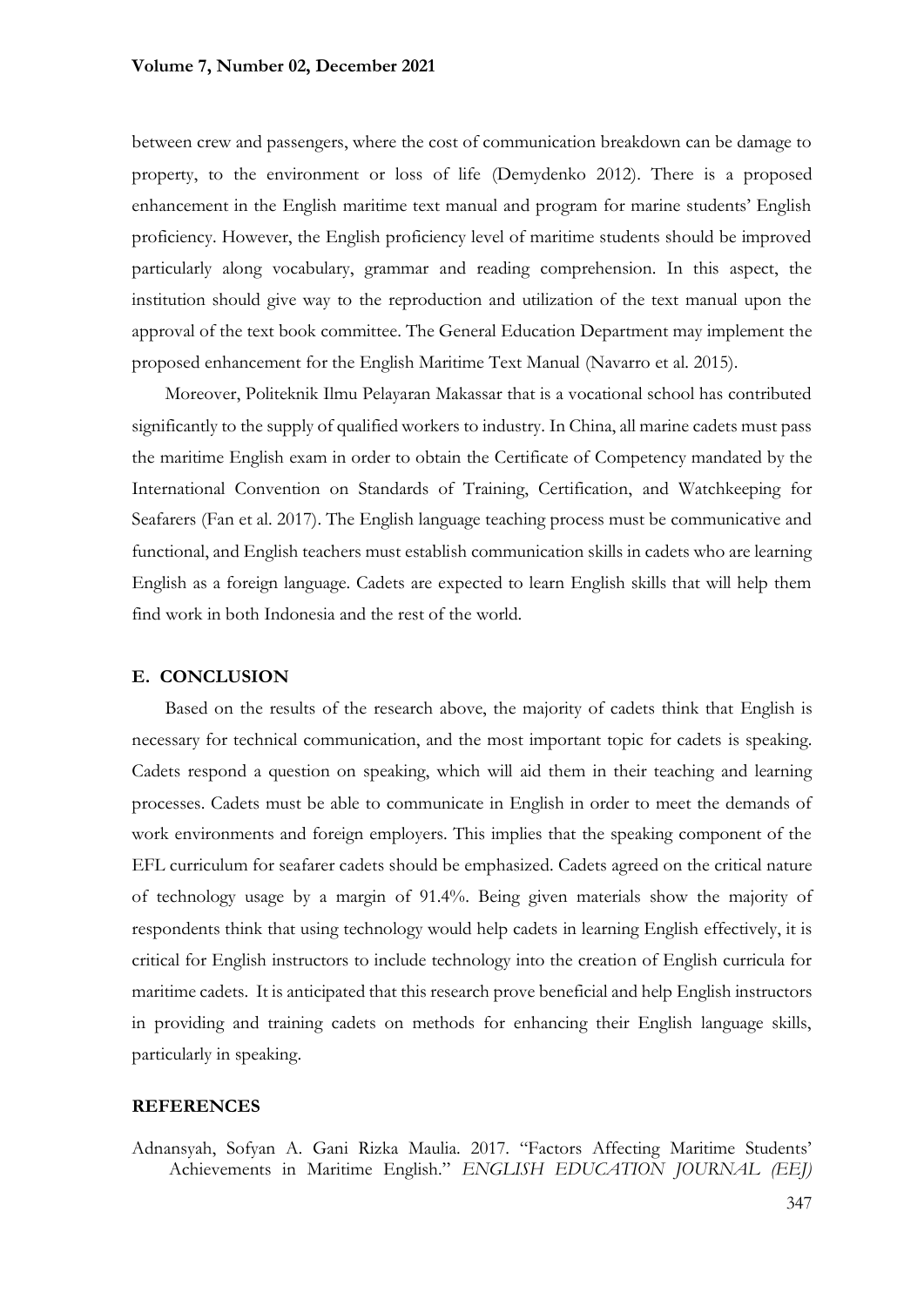8(3):259–74.

- Aeni, Nur, Baso Jabu, Muhammad A. Rahman, Hamid Ismail, and Saidna Z. Bin-Tahir. 2018. "The Students' Needs in Maritime English Class at AMI AIPI Makassar, Indonesia." *Journal of Language Teaching and Research* 9(6):1284–92. doi: 10.17507/jltr.0906.18.
- Ahmed, Harth J. 2013. "The Impact of Maritime English Communication Training for Non-Native English Language Speakers Concerning the Competency of Seafarers."
- Beshaj, Lediana. 2015. "The Growing Importance of English for Specific Purposes (ESP) In Albanian Higher Education." *International Journal on Studies in English Language and Literature (IJSELLL)* 3(6):10–13.
- Creswell, John W. 2012. *Educational Research:Planning, Conducting, and Evaluating Quantitative and Qualitative Research*. Boston, United States of America: University of Nebraska–Lincoln.
- Creswell, John W. 2014. *Research Design : Qualitative, Quantitative, and Mixed Methods Approaches*. 4th ed. California, United States of America: SAGE Publications, Inc.
- Dashtestani, Reza, and Nadežda Stojković. 2015. "The Use of Technology in English for Specific Purposes (ESP) Instruction: A Literature Review." *The Journal of Teaching English for Specific and Academic Purposes* 3(3):435–56.
- Demydenko, Nadiya. 2012. "Teaching Maritime English : A Linguistic Approach." *Journal of Shipping and Ocean Engineering* 2:249–54.
- Fan, Lidong, Jiangang Fei, Ulf Schriever, and Si Fan. 2017. "A Critical Examination of the Seafaring English Education and Training in China." *Marine Policy* 86(September):56–63. doi: 10.1016/j.marpol.2017.09.013.
- Gumay, Andesvan. 2020. "Validity And Reliability Maritime English Seafarers Proficiency Test." *INFERENCE: Journal of English Language Teaching* 3(1):64–69. doi: 10.4324/9780429325021-6.
- Knowles, Lance. 2004. "On the Cusp: New Developments in Language Teaching." *ESL Magazine* (c).
- Luo, Jing, and Mark Garner. 2017. "The Challenges and Opportunities for English Teachers in Teaching ESP in China." *Journal of Language Teaching and Research* 8(1):81. doi: 10.17507/jltr.0801.10.
- Navarro, Jomarie D., Zenaida Z. Garbin, Edwin M. Agena, and Olympio B. Garcia. 2015. "Maritime Students' English Proficiency and Their Feedback on Instructional Materials." *Asia Pacific Journal of Maritime Education* 1(1):63–81.
- Nur, Muhamad. 2018. "Penerapan Esp Di Perguruan Tinggi Umum (Non English Majors) Melalui Pendekatan Content-Based Instruction-Cbt." *Mabasan* 12(1):86–103. doi: 10.26499/mab.v12i1.39.
- Ownie, Sri Juriati. 2010. "Pengembangan Modul ESP-Bahasa Inggris Maritim Berorient Asi Kebutuhan Pasar Untuk Mahasiswa Jurusan Nautika Pada Akademi Maritim Di Indonesia." Pp. 784–94 in *INTERNATIONAL SEMINAR Language, Literature, and*